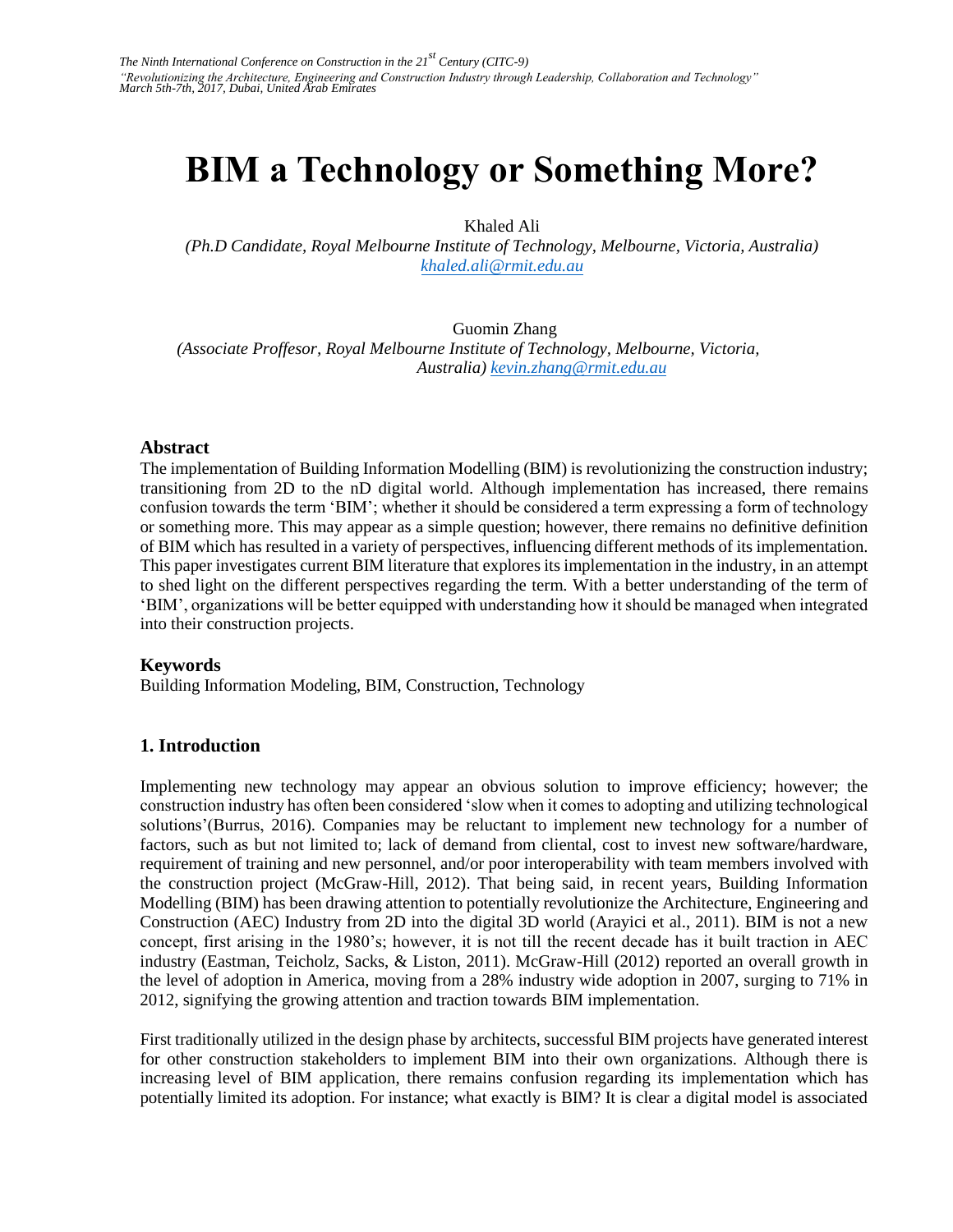with BIM (i.e. the BIM model); however, it is the 'information' linked to the model that transitions a standard 3D building model to the BIM model. With the integration of information, now arises the complexity of BIM. With the capacities associated with BIM, is it a typical new technology to be implemented in the industry or must it be viewed as something more. It is important to understand where BIM fits in these two categories, as it influences the method it is implemented in the project. This paper aims to investigate current BIM literature that explores its implementation in the industry, in an attempt to shed light on the different perspectives in effort to provide the most effective scheme in which it should be utilized. With a better understanding of the term, organizations will be better equipped and prepared in regards to managing BIM in their construction projects.

## **2. Methodology**

Within this study a series of BIM literature were reviewed, dissecting a number of papers in which have explored and investigated BIM implementation with preference towards utilization in the construction phase. Papers reviewed, were collected through the database 'Scopus' in which utilized the keywords 'Building Information Modelling, Building Information Modeling, BIM and Construction'. Over 1000 papers were generated from this search, sorted both by 'date' and 'cited by'. Given the significant generation of papers; papers were filtered on the basis of reviewing their abstracts and introductions, with the selection process of identifying papers on the basis of providing alternatives perspectives towards the use of 'BIM'. These different perspectives structure the paper to investigate 'typical' views of BIM implementation, establishing key discussion points to promote effective utilization in the industry.

## **3. Definitions**

Although the introduction of BIM implementation is as early as the 1980s, there remains no definitive definition regarding the term 'BIM', which has prompted confusion to how it should be perceived.

| Organization                                                                                                | Definition                                                                                                                                                                                                                                                                                                                             |  |
|-------------------------------------------------------------------------------------------------------------|----------------------------------------------------------------------------------------------------------------------------------------------------------------------------------------------------------------------------------------------------------------------------------------------------------------------------------------|--|
| The Associated<br><b>General Contractors of</b><br>America (AGC, 2009)                                      | "Building Information Modeling is the development and use of a computer<br>software model to simulate the construction and operation of a facility"                                                                                                                                                                                    |  |
| <b>US National Building</b><br>Information<br>Model<br>Standard<br>Project<br>Committee<br>(NBIMS,<br>2010) | "Building Information Modeling (BIM) is a digital representation of<br>physical and functional characteristics of a facility. A BIM is a shared<br>knowledge resource for information about a facility forming a reliable<br>basis for decisions during its life-cycle; defined as existing from earliest<br>conception to demolition" |  |
| The Hong Kong<br><b>Institute Building</b><br><b>Information Modelling</b><br>(HKIBIM, 2009)                | "Building Information Modeling (BIM) is the process of generating and<br>managing building data during its life cycle The process produces the<br>Building Information Model, which encompasses building geometry,<br>spatial relationships, geographic information, and quantities and properties<br>of building components"          |  |
| <b>National Building</b><br><b>Information Modelling</b><br>Initiative (NBI, 2012)                          | "Building information modelling is a process of representing building and<br>infrastructure over its whole life cycle from planning, design, construction,<br>operations, maintenance and recycling"                                                                                                                                   |  |

#### **Table 1. Building Information Modelling Definitions**

Whilst there remain similarities with the definitions listed in Table 1, subtle differences demonstrate there are a variety of perspectives towards the term 'BIM'. Arguments can be made dependent on how one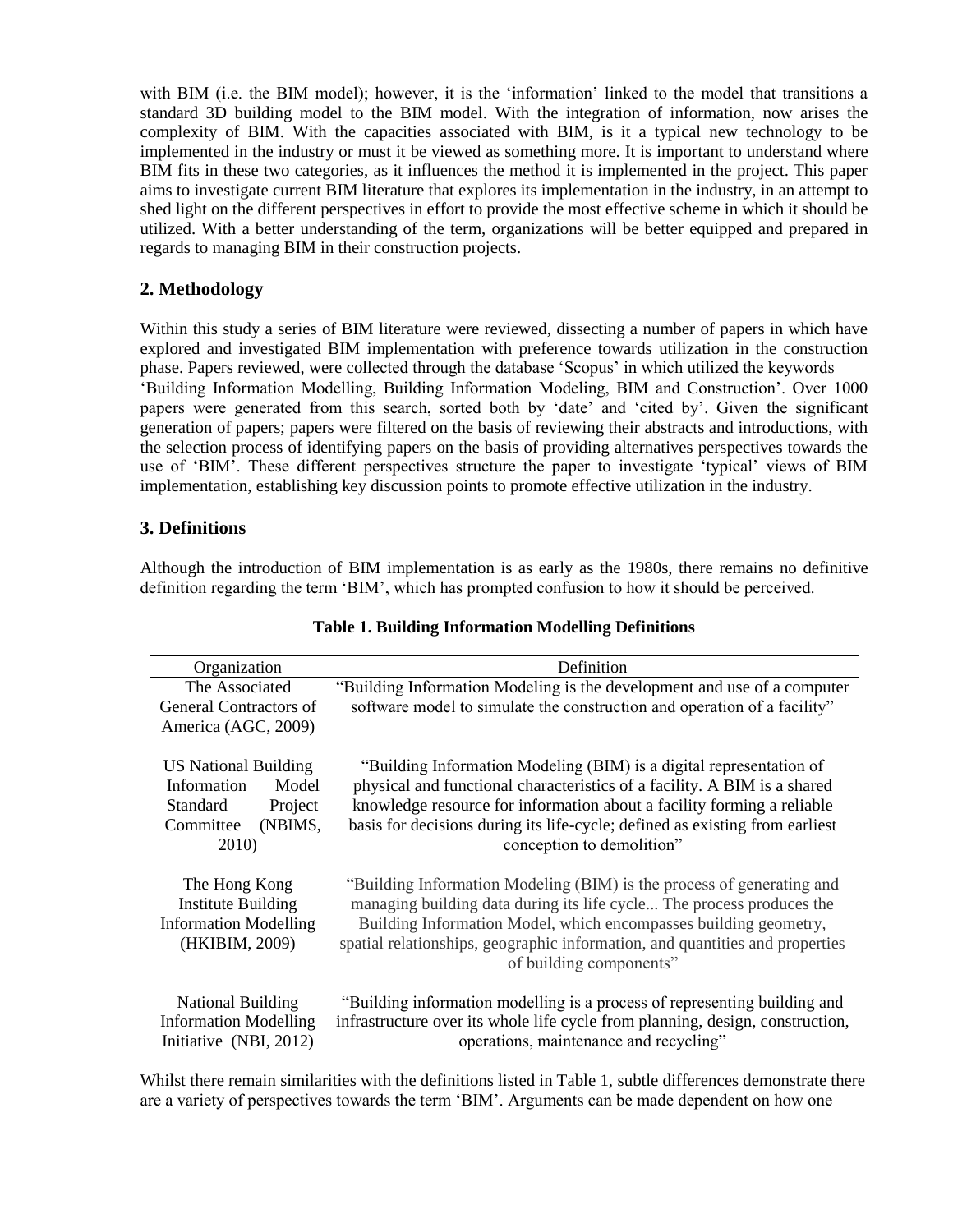views each definition; however, from afar judgments on each can be made. The AGC and NBIMS prompt a view that leads towards BIM as a tool or technology; through the form of 'computer software' or 'digital representation', whilst HKIBIM and NBI place emphasis on the use of the word 'process' in their definitions. This paper does not aim to determine which definition is correct; although as there a subtle differences, varying perspectives of BIM affect how it is managed, potentially minimizing the benefits that can be achieved, if mismanaged.

When reviewing the term 'BIM', it is important to understand the definitions of both the terms 'technology' and 'process'. Oxford University Press Dictionary (1998) defines 'technology' as 'Machinery and devices developed from scientific knowledge' and the term 'process' as "a series of actions or steps taken in order to achieve a particular end". It must be noted, that this paper does not argue that 'BIM is not a form of technology' as BIM incorporates a model. It is clear when implementing new technology; traditional processes are to be modified to accommodate. This is no different to implementing BIM technology; however, it can be argued that implementing the term 'BIM' in a construction project, should be perceived more than simply introduction of new software.

## **4. Just a Technology**

BIM has been growing a lot of attention in the construction industry, with the perceived value to automate tasks that have generally been considered either too complex or time consuming if done manually. The exposure of BIM has generated significant levels of interest with practitioners and researchers exploring its alternative uses, expanding past from its 'visual capabilities'.

A comprehensive review conducted by Abanda, Vidalakis et al. (2015) details a vast number of BIM software available, with over 120 application examples commonly utilized in the AEC Industry. Whilst apprising the significant number of common BIM systems available in the market, it identifies a number of aspects to consider before adopting. Interoperability has been seen as the main concern when adopting BIM, signifying a technology standpoint. Abanda, Vidalakis et al. portray BIM as a source of technology, in which place emphasis on the question to answer "Which BIM software should [the organization] use?" Each BIM software have their own use, combined with pros and cons to each, prompting the importance of effective decision of what BIM software should be integrated into the project. Abanda, Vidalakis et al provide knowledge of the different software packages available, in attempt to help resolve the decision making of which BIM software to use.

When moving towards studies which investigate specific capabilities of BIM in the construction phase, the importance of the term BIM as a technology remains a favorable view. Lin, Chang et al. (2016) study, explores BIM technology used to track and manage defects with models through records and photos introducing the term 'BIM-base Defect Management (BIM-DM)'. BIM has been utilized to 'facilitate easy quality inspection', demonstrated in a system process flow-chat. As noted previously, traditional processes are altered to accomdate new technology, which remains the case for the BIM-DM system. The system "integrates web and BIM technologies in the BIM-base Defect Management (BIM-DM) system to illustrate and analyze defect information at the jobsite in real time". Emphasis of 'BIM technologies' demonstrates the perception of the term BIM as a tool to support defect management, rather than integrating an entirely new process.

With the growing concern towards sustainable construction in the industry, the term 'Green BIM' has been introduced, promoting research towards BIM capabilities in assisting towards sustainable design. A literature review conducted by Wong and Zhou (2015) provides an insight of the different implementation of BIM throughout the lifecycle construction projects. The approach in which Wong and Zhou establishes Green BIM as technology with the justification regarding 'Green BIM is considered the use of BIM tools to achieve sustainability and/or improved building performance objectives on a project". The paper discusses a number of different 'BIM tools' that has been implemented to minimize and/or monitor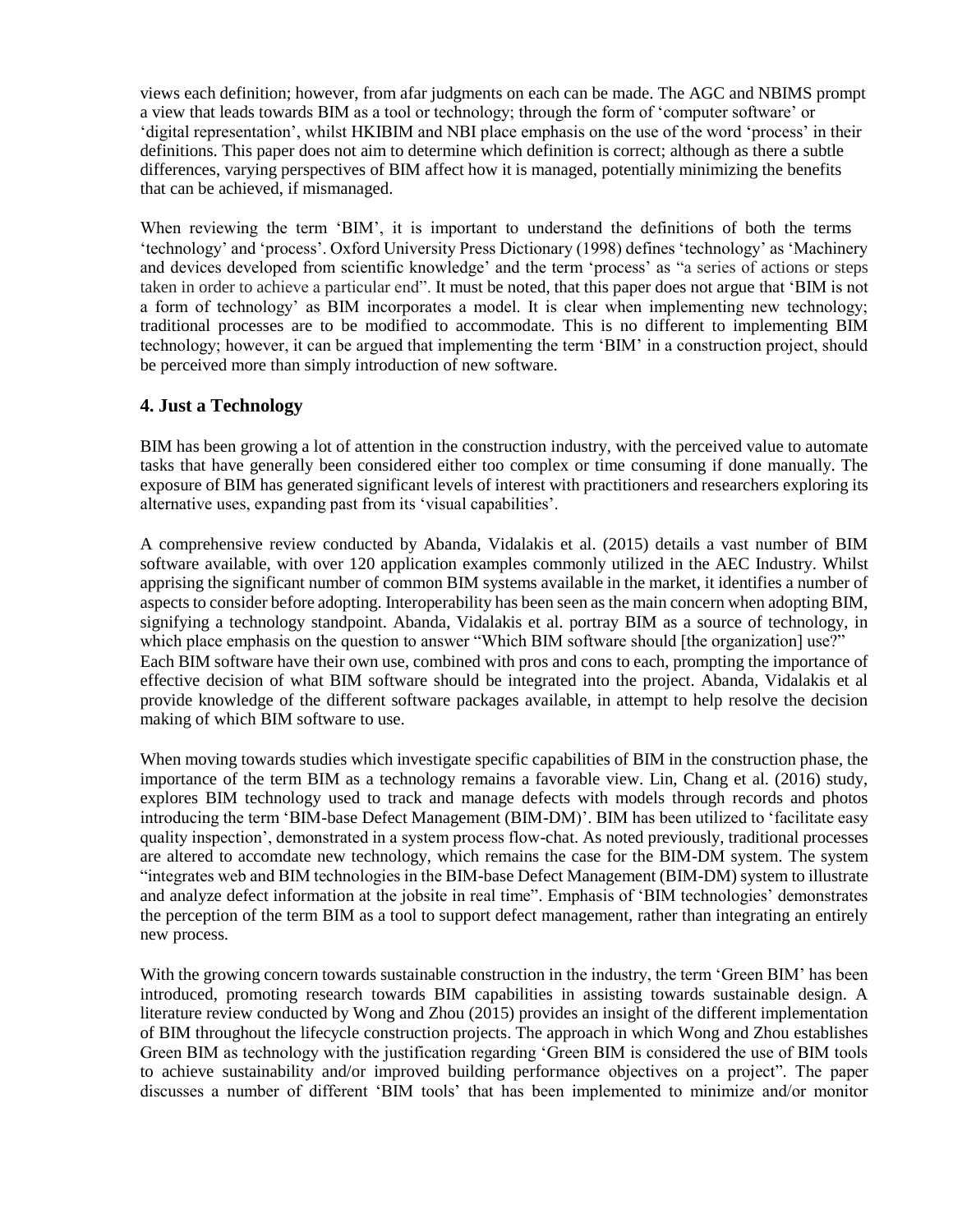environmental impacts to influence decision making for sustainable construction. When examining the construction phase of the project, they make a key note as "more attention should be given to the development of a more accurate and comprehensive tool for automatic emission data analysis and visualization". It is worthy to note their inclusion of the results reported by McGraw-Hill, identifying 'the lack of tools' to be an importance consideration for adoption of BIM for energy performance simulations and analysis (26%). Wong and Zhou prompt for the need "to develop a practical BIM tool for green building certification", considering the entire project life cycle. Prodiminate focus has been made through Wong and Zhou's study portrarying the term 'BIM' in relation to a form of technology demonstrating a similar approach to Lin, Chang et al. The use of BIM technology as a tool is promoted in both of these papers to demonstrate how they can facilitate current proccesses.

Azhar, Carlton et al. (2011) provides an overview utilizing BIM technology in relation to the green certification 'Leadership in Energy and Environmental Design (LEED)'. Azhar, Carlton et al refer 'BIM technology' in combination with sustainable design strategies to "potentially change the traditional design practices' with efforts to provide savings in time, cost and environmental implications surrounding construction projects. The study explores if there is a relationship between BIM and LEED rating processes. Software selection carried significant importance, with the decision based on selecting Integrated Environmental Solutions (IES) Virtual Environment (VE) against other software, enforcing

Abanda, Vidalakis et al importance of "what BIM software to use" . To enforce a concept of BIM as a typical 'technology' Azhar, Carlton et al. study demonstrates the importance of understanding the capabilities of the BIM software for energy analysis, calculating the annual energy consumption enabling visualization of the building's energy consumption in early stages of the project. The term BIM is surrounded by the word 'software', favoring the view 'BIM just a technology'. It is through the results extracted from the BIM software (in this case, from Autodesk Revit and IES Virtal Environment) that generate documentations to support 17 LEED credits and 2 prerequisites (worth 38points) which may help documentations directly/indirectly (Azhar, Carlton, Olsen, & Ahmad, 2011). Generating results quicker compared to traditional methods, promote the benefits BIM technology can achieve if implemented into the construction project.

In the quality management model, they Chen and Luo 2014 make a clear statement promoting BIM being "beneficial in the preparation of schedules and estimates, tracking and managing changes, and managing site logistics" in which 'informed decisions". They acknowledge the benefits of BIM technology can provide, with the use of technology storing and capturing data and the benefits this data can provide in management through the analysis of the data. Where they differ to the previous studies in this section, Chen and Luo (2014) propose Product, Organization and Process (POP) definitions in their model to manage BIM in conjunction with their work flow chart. Whilst reviewing their Product Definitions, they make it clear the responsibilities of the BIM model ensuring that "information must be structurally organized and enriched to be detailed enough for effective decision making". From this standpoint, they make it clear the importance towards BIM technology; as it is the core foundation to which support information that will be utilized for effective decision making. If technology support is not available or met, the effective of the proposed workflow will be deemed impractical for quality management.

## **5. Technology and More**

As noted earlier, this paper acknowledges the terms BIM and technology have a strong relationship together; however, there is argument to be made that the term 'BIM' requires a greater level of consideration than purely software capabilities. It is well acknowledged in the industry the capabilities BIM software have in regards to generating outputs; however, researchers and practitioners are beginning to understand there are greater benefits than simply the generation of software outputs.

Shou, Wang et al. (2015) refer to Eastman, Teicholz et al. (2011) regarding "BIM is just not a tool but a process, it is defined as modelling technology and associated set of processes to produce, communicate and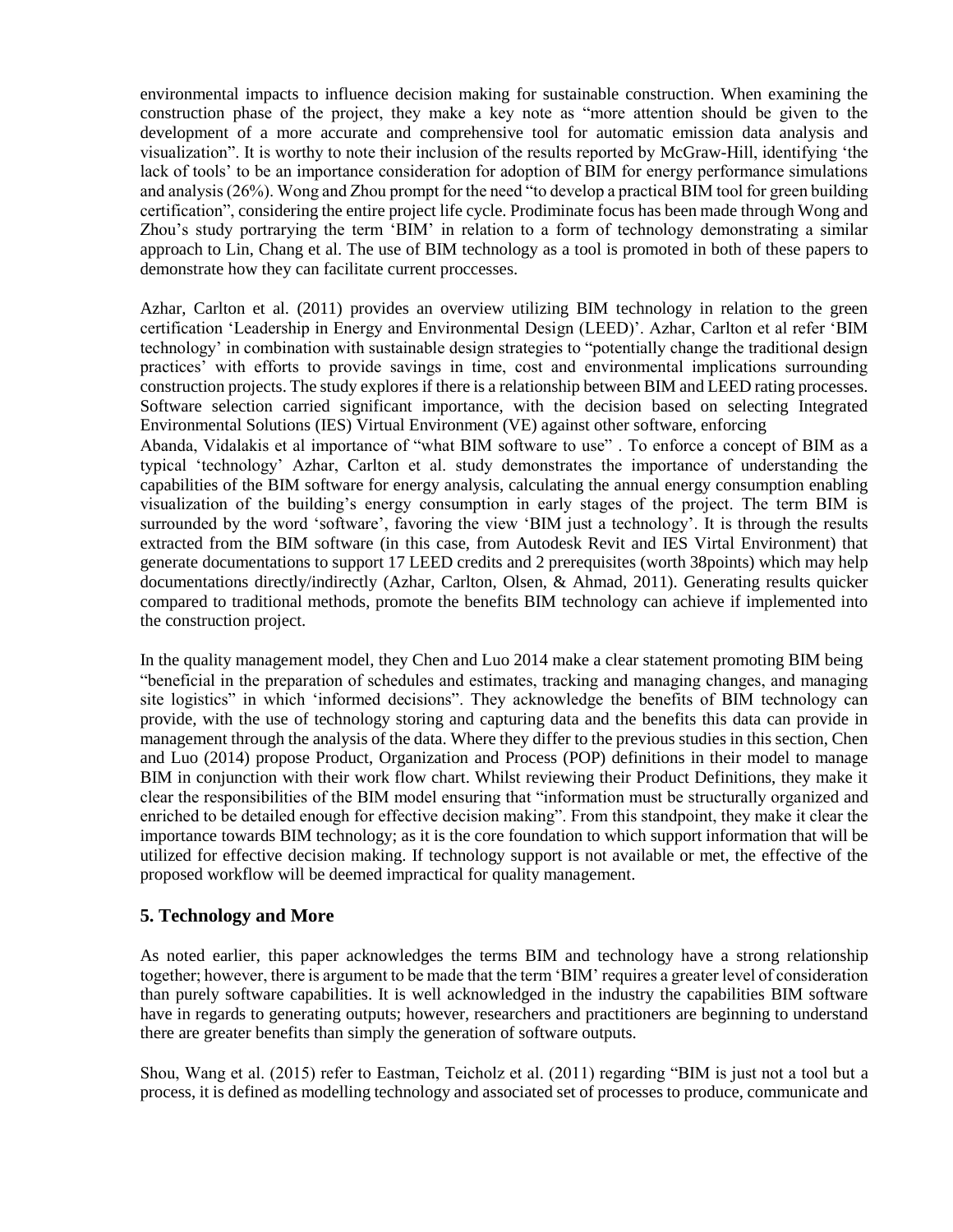analyses building models". From this notion we can understand that BIM cannot just be considered solely based on the technological output the 'tool' provides; the organization must consider a number of processes to accumulate the benefits it can bring. Shou, Wang et al. 2015 explores the level of BIM implementation in the building and infrastructure industries; providing an insight in the overall utilization in a construction project. Initial listing of the different uses of BIM established throughout the building and infrastructure lifecycle, Shou, Wang et al. 2015 move towards the implementation in case studies. Key mention has been made that researchers are developing new solutions and management methods associated with BIM performance "due to the inadequate capacity of existing BIM tools and platforms".

Acknowledgement has been made of the importance towards improving BIM technology; however, mentioning "BIM describes an activity, not an object". The industry is continuing to adopt BIM, even though there faces technology issues, as they understand the 'term' BIM integrates the process of managing information effectively, not only is it the usage of technology.

Ku and Taiebat (2011) agree with Eastman, Teicholz et al. (2011) as BIM is to consider both "modelling technology and associated set processes to produce, communicate and analyze building models. Ku and Taiebat explore contractor's perspectives of BIM determining a 'shift towards integrated design approach' in which expands the term 'BIM' further than just a 'tool' as it "fundamentally impacts communication…and also changes the way project teams collaborate". Findings have determined that it is not solely technology challenges that face an organization transitioning to BIM in their projects; there must be a consideration towards a number of other factors. When considering the barriers to implementing BIM in new areas, software related issues were considered the third LEAST considered issue out of a total of seven other barriers; others' capability to collaborate, lack of data on Return of Investment, lack of experience and skilled personnel, and cost/time constraints were all aspects that had a greater level of response in regards to barriers. These aspects can appear interrelated towards software related issues; however, they are affected at a larger scale due the integration of new processes, rather than integrating new software/technology.

Referring back to Chen and Luo's POP definitions, the inclusion of Organization and Product definitions demonstrate that the inclusion of BIM cannot solely consider the 'product' when in cooperated in a construction project. Mentions have been made that the "latter (organization-process modelling) is used to construct and simulate the interaction among teams and/or organizations, and their associated responsibility". Acknowledgement is made improving the communication and collaboration channels between stakeholders to support design and construction procedures (i.e. BIM). Without considering effective communication and collaboration, the BIM based model is compromised creating future conflicts. An understanding of identifying who is responsible and the management of quires fall under the organizational template, whilst the process template follows the integration of linking the BIM model to the 'actual construction processes'. Chen and Luo acknowledge the importance of what BIM technology capabilities can provide, from the data that can be stored and generated in models; however, the management that follow through BIM processes cannot be ignored.

Sebastian and Van Berlo (2010) supports the ideology of viewing the term 'BIM' as more than simply its software capabilities, as they attempt to benchmark BIM performance implemented in construction firms in the Netherlands. Rather than establishing BIM as a support tool towards generating data, Sebastian and Van Berlo consider BIM as an important aspect for collaborating in building projects, as they describe BIM comprising of "collaboration frameworks and technologies for integrating process and object-oriented information" throughout the 'multi-dimensional model'. The combination of both technology and management is surrounded with the concept of BIM by Sebastian and Van Berlo. It is the 'added value of BIM for collaborative processes' that generates the benefits in which BIM has been recognized to achieve, including "more effectiveness, higher efficiency, reduced time and errors, and improved quality". Sebastian and Van Berlo developed an instrument, aimed to provide insight into the performance of BIM in Design, engineering and construction firms, in which is represented through both 'hard' and 'soft' aspects of BIM. The need to review both 'hard' and 'soft' aspects of BIM signify the importance to consider more than simply the technology capabilities of the BIM software. (Sebastian  $&$  Van Berlo, 2010) recognize to evaluate the performance of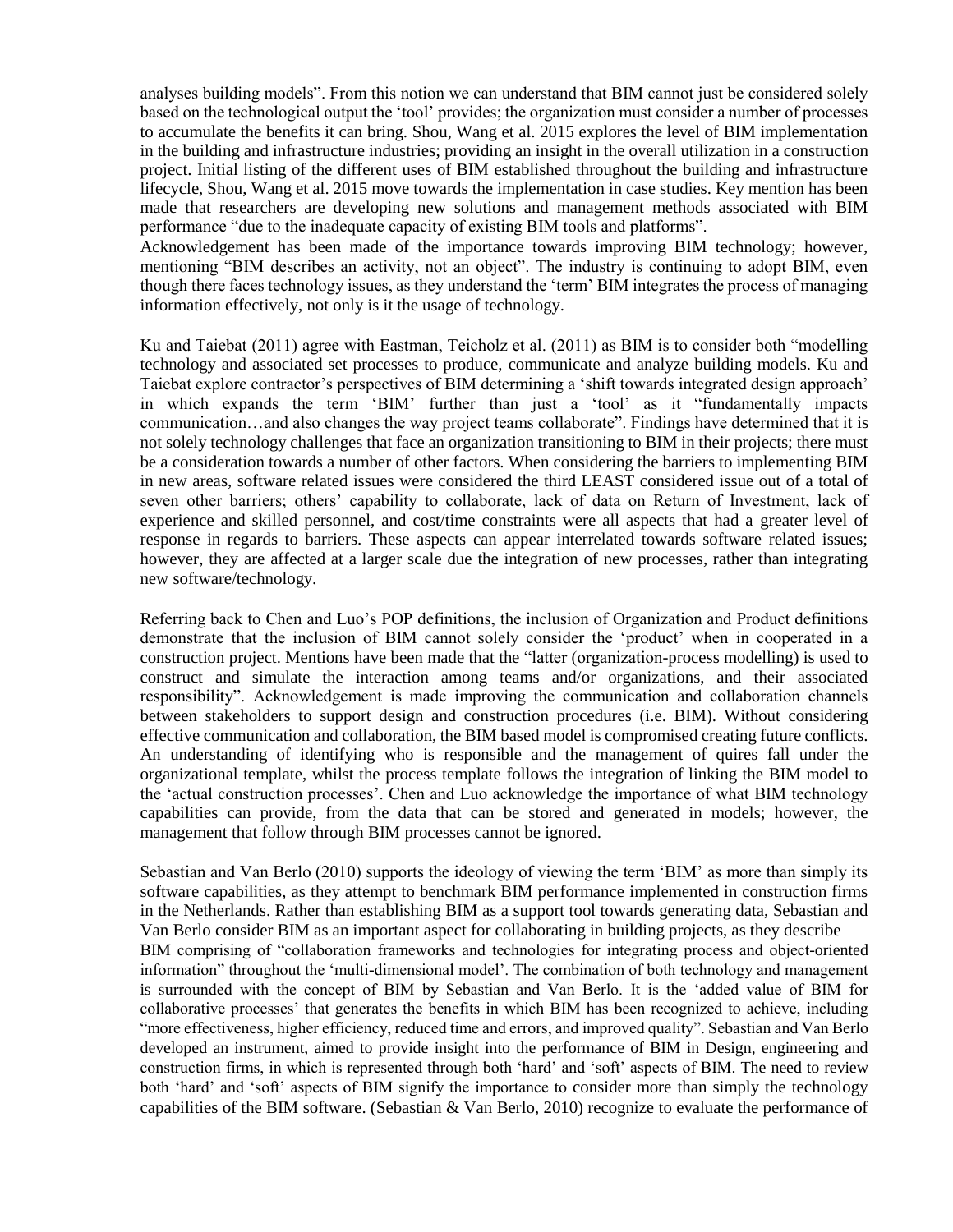BIM, a number of aspects are to be considered, breaking them down into 4 different chapters (Chapter 1: Organization and Management; Chapter 2: Mentality and Culture; Chapter 3: Information Structure and Information; and, Chapter 4: Tools and Applications). Chapter 4 focuses on the hardware and softwarerelated KPIs (i.e. BIM technology aspect) whilst the remainder focus on the organization (Chapter1 and 2) and the process of information (chapter 3) recognizing BIM past its technology aspect. Sebastian and Van Berlo support the need to understand the technology background of BIM; however, there must be consideration at an organization level to utilize the full benefits BIM can provide in the project.

## **6. Discussion**

The reviewed studies in this paper, demonstrate the complexity regarding the term 'Building Information Modelling'. There are a number of definitions currently available linked to 'BIM', introducing similar concepts within their statements. Recognition is made regarding the utilization of a model (BIM-model) as a platform for information to be stored and analyzed; yet this is only one factor to consider with BIM implementation. Specific wording regarding available definitions can be interpreted differently; however, there is a general argument that the definitions prompt the need to consider the term 'BIM' in relation to a process. While the BIM definitions demonstrate similarities, the differences have created alternative interpretations towards the term, affecting the manner in which BIM is perceived and implemented. Some have viewed the term BIM more specific towards utilizing BIM as new technology whilst others have recognized a number of organization aspects are to be considered in relation to its implementation.

Typical BIM studies have been reviewed in this paper and as we refer to Table 2, there are arguments made towards associating the term 'BIM' as a technology or something as technology and more. Generally the studies promoting BIM technology have explored the software capabilities to facilitate current practices (Abanda, Vidalakis et al., Lin, Chang et al.), recongize the issues with current software availability which need further improvements or areas for future development (Azhar, Carlton et al., McGraw-Hill, Wong and Zhou). It is clear literature has investigated the benefits of BIM technology implementation can create; generally revolving around the time savings and efficiency created through software capabilities generating outputs automatically.

The term 'technology' is often established with 'BIM'; however, there are studies which investigated the benefits further than simply software capabilities to facilitate current processes. BIM is now not only considered technology, as researchers and practitioners are becoming more aware that the inclusion of BIM in their project requires attention in a number of areas.. Whilst it is important to ensure software capabilities are met, an organization must be aware of the alterations to the entire project process is monitored and managed effectively. The term BIM is often linked to changing the communication and collaboration channels in the project (Ku and Taiebat); as the exchange of information, between stakeholders, is altered to ensure for effective decision making (Eastman, Teicholz et al.). Within these communication and collaboration changes, follows organizational change, both from cooperate and cultural standpoint.

To fully utilize BIM, software capabilities are only one aspect of many to consider. Literature is recognizing the term 'BIM' refers to the integration of both technology and management tools in conjunction to promote greater levels of efficiency in the AEC industry. Technology promotes the ability of 'BIM-based' software to automate analysis tasks, saving significant amount of time compared to traditional methods. To ensure the software is utilized to its full potential, effective communication and collaboration must be established which recognizes the importance of considering management changes when integrating the term 'BIM' into the organization or construction project.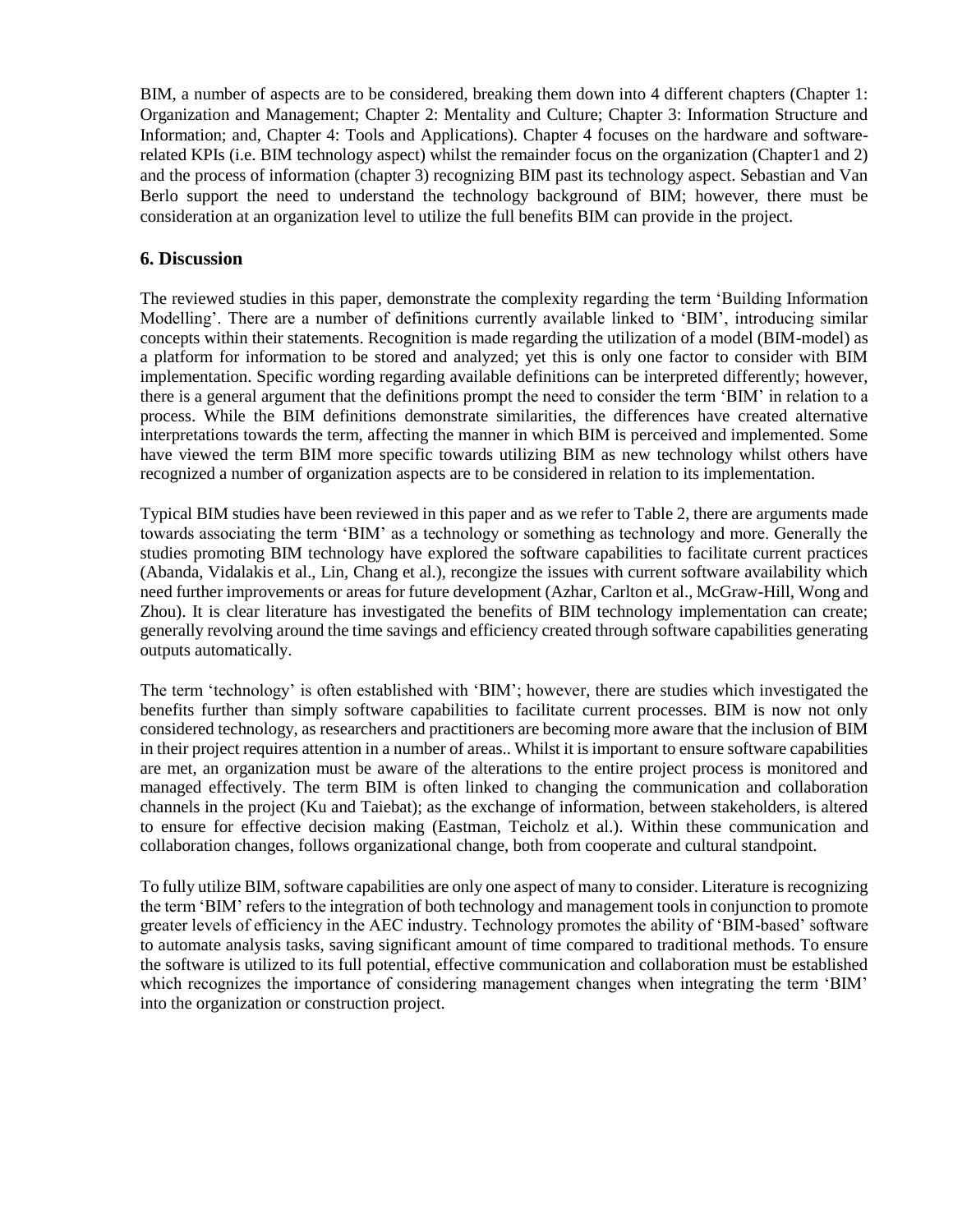| <b>BIM</b> as a Technology                                                           | BIM as a Technology and More                                                                                               |
|--------------------------------------------------------------------------------------|----------------------------------------------------------------------------------------------------------------------------|
| "the development and use of a                                                        | "modelling technology and associated set processes"                                                                        |
| software"(AGC)                                                                       | (Eastman, Teicholz et al.)                                                                                                 |
| Over 120 BIM software application                                                    | "BIM is just not a tool but a process"                                                                                     |
| available (Abanda, Vidalakis et al.)                                                 | (Eastman, Teicholz et al.)                                                                                                 |
| "which BIM software should the<br>[organization] use?" (Abanda, Vidalakis<br>et al.) | "BIM describes an activity, not an object"<br>(Shou, Wang et al.)                                                          |
| BIM technology to track and manage<br>defects (Lin, Chang et al.)                    | "fundamentally impacts communicationand also<br>changes to the way project teams collaborate"<br>(Ku and Taiebat)          |
| "more attention should be given to the                                               | Software issues had the third least response towards                                                                       |
| development of a more accurate and                                                   | barriers influencing BIM implementation (Ku and                                                                            |
| comprehensive tool" (Wong and Zhou)                                                  | Taiebat)                                                                                                                   |
| 'lack of tools' affecting level of BIM<br>adoption (McGraw-Hill, C.)                 | "Organization and Product Modelling is used to<br>construction and simulate the interaction among teams"<br>(Chen and Luo) |
| BIM software/technology capabilities to                                              | Process and Organization definitions to help manage the                                                                    |
| generate documents to support green                                                  | implementation of BIM to support quality management                                                                        |
| certification (Azhar, Carlton et al.)                                                | (Chen and Luo)                                                                                                             |
| Product definitions needed to ensure                                                 | BIM comprising of "collaboration frameworks and                                                                            |
| effective use of the model can be                                                    | technologies for integrating process and object-oriented                                                                   |
| established (Chen and Luo)                                                           | information" (Sebastian and Van Berlo)                                                                                     |

## **Table 2: Summary of Arguments from Literature Explored**

## **7. Conclusion and Future Research**

With the growing attention and utilization towards Building Information in the industry, it is becoming ever so important to be able to define what the term of BIM truly is. Research has explored BIM technology in detail, specifically to the BIM model and analysis tools; acknowledging the visuals and analysis capabilities to automate traditional tasks. With technology forever improving as time continues, so are the capabilities of BIM software and therefore its uses in the industry. However, viewing BIM as purely a technology tool is limiting or potentially undermining the true benefits it can bring to an organization. Researchers are beginning to understand that BIM cannot be treated solely as new form software implemented in the project. Introducing the term of BIM into the organization/construction project, brings changes not only in regards to learning a new program or software but changes to the organization itself. Consideration must be made regarding the changes on how information is processed and managed, the alteration to communication and collaboration channels, acknowledging organization role changes as well other aspects regarding the organization itself (e.g. cultural changes from 2D to 3D). Researchers are becoming aware that these aspects are to be considered when integrating BIM into their project; acknowledging the term 'BIM' goes further than simply the usage of software.